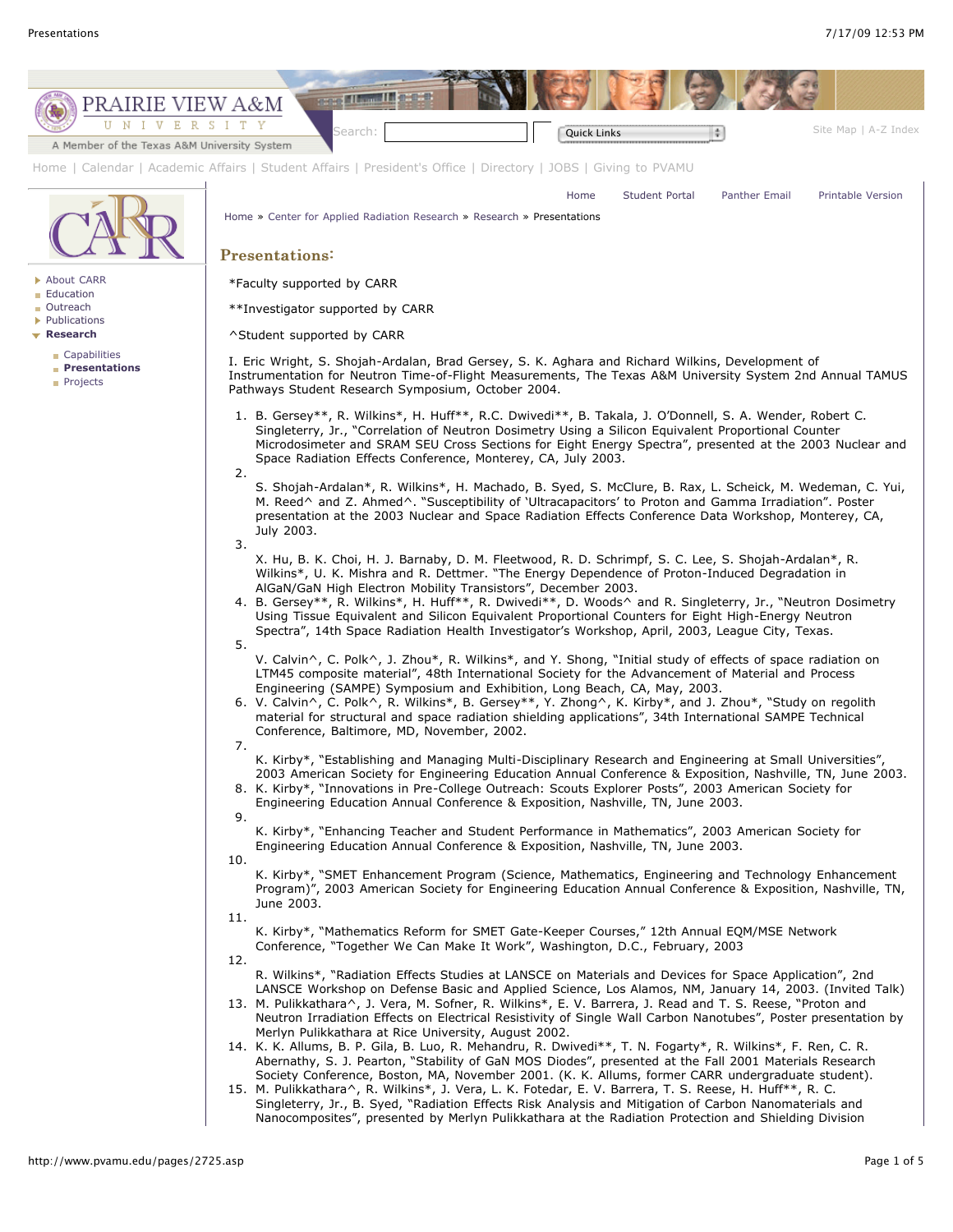Topical Proceeding of the American Nuclear Society Conference, Santa Fe, NM, April 2002.

- 16. M. Pulikkathara^, J. Vera, M. Shofner, R. Wilkins\*, E. V. Barrera, "Energy Dependence of Proton Irradiation Effects on the Electrical Resistivity of Carbon Nanotubes", presented by Merlyn Pulikkathara, NanoSpace 2002, Galveston, TX, June 2002.
- 17. M. Pulikkathara^, J. Vera, M. Sofner, R. Wilkins\*, E. V. Barrera, J. Read and T. S. Reese, "Proton and Neutron Irradiation Effects on Electrical Resistivity of Single Wall Carbon Nanotubes", presented by Merlyn Pulikkathara at the Nanotube 2002 Conference, Boston, MA, June 2002.
- 18. T. Tolpa\*\*, R. Wilkins\*, M. Pulikkathara^, "The Center for Applied Radiation Research, Capabilities of Prairie View A&M University in Radiation Research, Experimentation and Modeling", presented at the Houston Nano-Vivo Summit, Houston, TX, August 2002.
- 19. M. X. Pulikkathara^, R. Wilkins\*, Meisha Shofner, Jerry Vera, Enrique V. Barrera, Fernando Rodriquez-Macias, R. Vaidyanathan, C. Gree, C. Condon, "Fluorinated Single Wall Nanotube/Polyethylene Composites for Multifunctional Radiation Protection", presented at the 2002 Fall Materials Research Society Meeting, Boston, MA, December 2002.
- 20. R. Wilkins\*, et.al., "Radiation Effects Risk Analysis and mitigation of Carbon Nanomaterials" , presented at the NanoSpace 2001, Galveston, TX, March 2001.
- 21. Richard Wilkins\*, "Alteration in Dose and Lineal Energy Spectra under Different Shielding in the Los Alamos High-Energy Field", presented at the International Workshop on Secondary Particle Production from Heavy Ion Interactions, Berkley, CA, March 2001. (Invited talk).
- 22. M. Pulikkathara^, S. Lin\*, R. Wilkins\*, H. Huff\*\*, "Utilization of Self-Propagation High Temperature Synthesis for Developing Radiation Shield Materials for Aerospace Applications", American Institute of Chemical Engineering, Spring 2001 Conference, Houston, TX, March 27, 2001.
- 23. P. M. Lenahan, T. D. Mishima, J. D. Jumper, T. N. Fogarty\*, M. Marrero\*\*, L. Cruz^, S. Shojah-Ardalah\*, R. Dwivedi\*\*, R. Wilkins\*, L. P. Trombetta, C. Singh, "Defects Produced by Medium Energy Proton Bombardment of MOS Devices", presented by Dr. Wilkins at RADECS Conference, Grenoble, France, September 2001.
- 24. R. Wilkins\*, "The Challenge of Radiation on the Human and Robotic Exploration of the Solar System and Beyond", a graduate Engineering Seminar, PVAMU, presented by Dr. Wilkins on September 17, 2001.
- 25. R. Wilkins\* presented an overview of CARR research and capabilities to Raytheon (University Relations and Missile Systems Groups), October 2001.
- 26. R. Wilkins\*, Poster Presentation, Texas Space Grant Consortium, Lunar and Planetary Institute, Houston, TX, May 17-18, 2001.
- 27. R. Wilkins\* presented an overview of CARR research and capabilities to representatives of Lockheed Martin Corp. visiting the PVAMU Roy G. Perry College of Engineering, December 2001.
- 28. R. Wilkins\*, et al, "Neutron Radiation Testing and Mitigation Studies of Commercial SRAM", LANSCE User Group Meeting, Sante Fe, NM, January 25, 2000. (Invited talk)
- 29. R. Wilkins\* et. al. "Proton and Gamma Irradiation of InP-Based Resonant Tunneling Diodes", NASA/JPL Conference on Electronics for Extreme Environments, Pasadena, CA, February 9-11, 1999. (Research partially funded by Air Force Office of Scientific Research)
- 30. Sy-Chyi Lin\*, "Combustion Synthesis of Hydrogen Storage Materials", Daido Steel Co. Ltd., Nagoya, Japan, March 2000. (Research funded by Coating World International, Taiwan)
- 31. Henry Lee III^, R. Wilkins\*, H. Huff\*\*, J. Strickland^, K. Kloesel, R. Lawton and T. N. Fogarty\*, "Preliminary Flight Test Results of Radiation Effects on Commercial Static Random Access Memory", NASA University Research Conference 2000, Nashville, TN, April 7-10, 2000.
- 32. Luis Jose Cruz-Rivera^, R. Wilkins\* and T. N. Fogarty\*, "Model Surface Studies of Nickel Metal Hydride Battery", NASA University Research Conference 2000, Nashville, TN, April 7-10, 2000. (Research funded by Materials Research Society)
- 33. J. Moore^, H. Huff\*\*, R. Dwivedi\*\*, J. Zhou\*, R. Wilkins\* and T. N. Fogarty\*, "Neutron and Proton Damage on Shielding Materials for Space Exploration", NASA University Research Conference 2000, Nashville, TN, April 7-10, 2000.
- 34. Ramon Sellers^, Vapsi Tohala^, Sihead Shotizae, S. Shojah-Ardalan\* and R. Wilkins\*, "Development of a Radiation Test Facility for Space Astronomy Infrared Detectors and Initial Experimental Results", NASA University Research Conference 2000, Nashville, TN, April 7-10, 2000. (Research partially funded by NASA/Ames)
- 35. Andre Craft^, Luis Cruz^, Brandee Rogers^, LaShonta Williams^, Roblyn Houston, Nicole Davis, M. R. Marrero-Cruz\*\*, R. Dwivedi\*\*, R. Wilkins\* and T. N. Fogarty\*, "Radiation-Hard Component Testing for NASA Mars Expeditions", NASA University Research Conference 2000, Nashville, TN, April 7-10, 2000.
- 36. Ernest Barton^, R. Wilkins\*, K. Kirby\*, "Preliminary Flight Test Results of Radiation Effects on Commercial Static Random Access Memory". Presented at the Undergraduate Research Conference, Tuskegee University, Montgomery, AL, October 20-22, 2000.
- 37. M. J. Wesley^, K. Kirby\*, "Error Detection and Correction". Presented at the Undergraduate Research Conference, Tuskegee University, Montgomery, AL, October 20-22, 2000.
- 38. Sy-Chyi Lin\* and R. Wilkins\* "High-Pressure Combustion Synthesis of Cd-In-Ga-O Powder for Novel Substrate Used for Gallium Nitride Based Thin-Film Growth", 101st Annual Meeting of American Ceramic Society, Indianapolis, IN, April 1999.
- 39. Sy-Chyi Lin\*, R. Wilkins\* and Zachery Henry, "High-Pressure Self-Propagating High-Temperature Synthesis (SHS) of Silicon Carbide-Silicon Nitride Composites", 101st Annual Meeting of American Ceramic Society, Indianapolis, IN, April 1999. (Research partially funded by Bell Helicopter Textron, Inc.)
- 40. Jiaren Zhou\*, "Short-term Aging Effects on Thermal and Mechanical Properties of IM7/5250-4 Composites", 44th International SAMPE Symposium & Exhibition, Long Beach, CA, May 23-27, 1999. (Research partially funded by Air Force Office of Scientific Research).
- 41. R. Wilkins\*, "Radiation Capabilities at CARR", Department of Industrial Engineering, Texas A&M University, College Station, TX, June 1999. (Invited talk)
- 42. Richard Wilkins\*, "Radiation Effects on Quantum Devices", Air Force Research Laboratory, Kirkland Air Force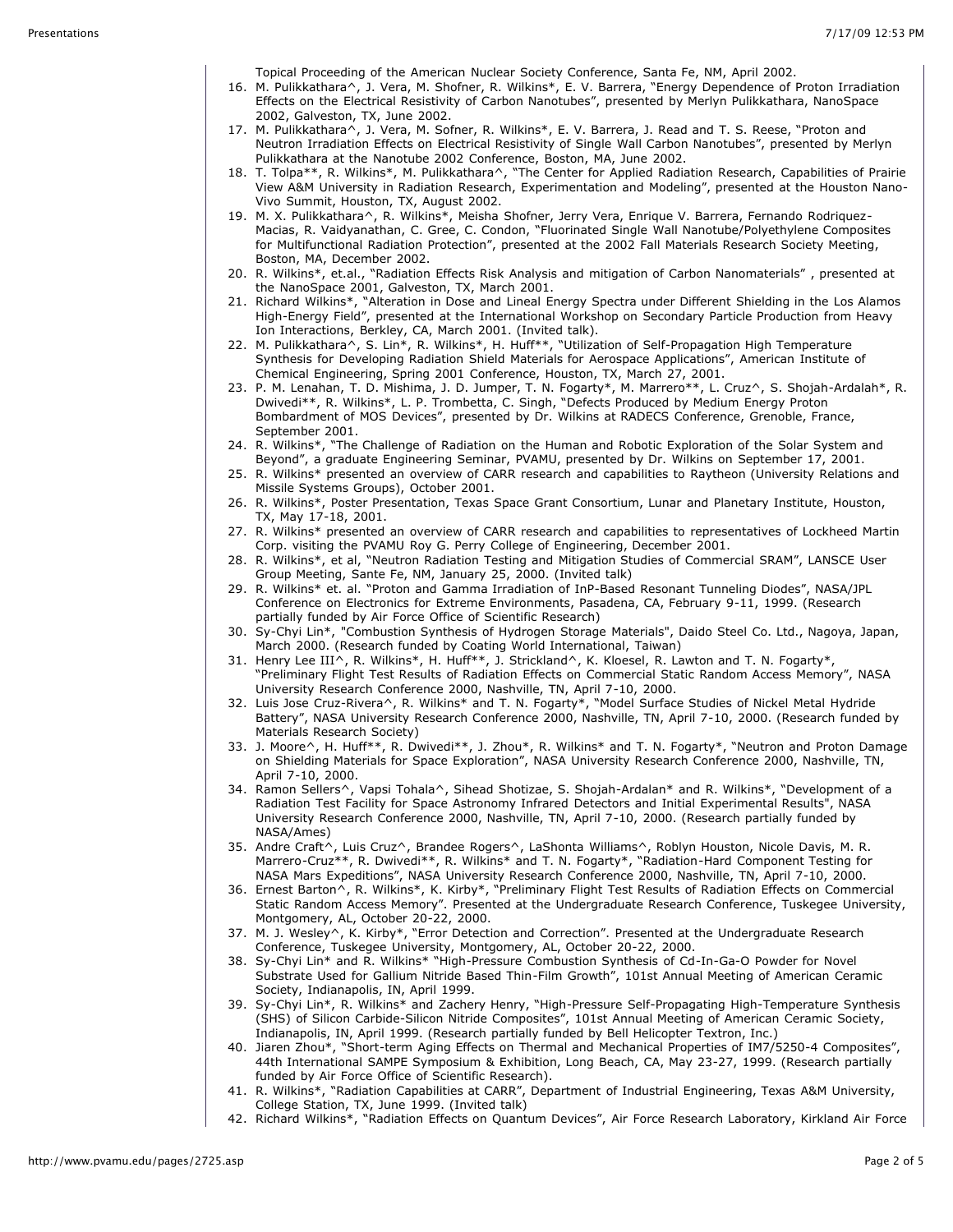Base, New Mexico, July 1999. (Invited talk).

- 43. Sy-Chyi Lin\*, R. Wilkins\* and Zachery Henry, "Self-Propagating High- Temperature Synthesis (SHS) of Silicon Carbide-Silicon Nitride Micro-Composites", 5th International Symposium Self-propagating Hightemperature Synthesis (SHS-99), Moscow, Russia, August 1999. (Research partially funded by Bell Helicopter Textron Inc.)
- 44. Sy-Chyi Lin\* and R. Wilkins\*, "Synthesis of Lattice Matched Cd-In-Ga Oxides for GaN Thin Film Growth", 5th International Symposium Self-Propagating High-Temperature Synthesis (SHS-99), Moscow, Russia, August 1999.
- 45. K. Washington^, F. Brown^, T. N. Fogarty\*, H. McWhinney\*, and F. C. Wang\*, "Evaluation of Ba.65Sr.65TiO3 MIS Structure for Semiconductor Memory Application", 1998 NASA University Research Centers Technical Conference, Huntsville, AL, February 1998.
- 46. R. Wilkins\*, Kirk Powell^, Kieron R. Loregnard^, and Sy-Chyi Lin\*, "Analysis of Phase Separation in Czochralski Grown Single Crystal Ilmeninte", 1998 NASA University Research Centers Technical Conference, Huntsville, AL, February 1998.
- 47. R Wilkins\*, S. Shojah-Ardalan\*, and E. Jackson^, "Radiation Effects on Resonant Tunneling Diodes: Preliminary Results", 1998 NASA University Research Centers – Technical Conference, Huntsville, AL, February 1998. (Research partially funded by Air Force Office of Scientific Research).
- 48. X. Yu, J. O. Attia\*, and T. N. Fogarty\*, "Effects of Total Dose Radiation on Actel FPGA", 1998 NASA University Research Centers Technical Conference, Huntsville, AL, February 1998.
- 49. H. Huff\*\*, Z. You^, D. Williams^, T. Nichols^, J. O. Attia\*, and T. N. Fogarty\*, "Verification and Quantification of Single Event Effects on High Speed SRAM in Terrestrial Environments", 1998 NASA University Research Centers Technical Conference, Huntsville, AL, February, 1998.
- 50. G. R. Newton\*, R. C. Burghardt, and M. Walker, "Biomarkers for Radiation-Induced Cellular Damage", 1998 NASA University Research Centers Technical Conference, Huntsville, AL, February, 1998.
- 51. R. Wilkins\*, "Radiation Effects on Electronic Materials and Devices at High Atmospheric and Low Earth Orbital Altitudes", NASA Dryden, February 1998. (Research funded by NASA/Dryden)
- 52. R. Wilkins\*, "Radiation Effects on Electronic Materials and Devices at High Atmospheric and Low Earth Orbital Altitudes", Pennsylvania State University at Erie, PA, March 1998. (Invited talk)
- 53. Sy-Chyi Lin\*, "Self-propagating High-temperature Synthesis (SHS) of Advanced Materials", Mobil Technology Co., Dallas, TX, March 1998.
- 54. Z. You, D. Parker, R. C. Rogers, T. N. Fogarty\*, J. Attia\*, R. Wilkins\*, and K. Kirby\*, "Multiple Hit Model for SEU Characterization", Eleventh Biannual Single-Event-Effects Symposium, Manhattan Beach, CA, April 21- 23, 1998.
- 55. Sy-Chyi Lin\*, R. Wilkins\*, M. Nersesyan, and Dan Luss, "Combustion Synthesis of Cd-In-Ga-O Powder for Novel Thin Film Growth Substrate", 100th Annual Meeting of American Ceramic Society, Cincinnati, OH, May 1998.
- 56. R. Wilkins\*, S. Shojah-Ardalan\*, and T. N. Fogarty\*, "Application of Radiation Sources to Simulate the Radiation Environment in Low Earth Orbit: Results on Optoelectronic Devices from the International Space Station", Symposium on Radiation Measurements and Applications, University of Michigan, Ann Arbor, Michigan, May 12-14, 1998.
- 57. Jiaren Zhou\*, "Durability of Glass Fiber/Vinyl Ester Composites", 19th Southeastern Conference on Theoretical and Applied Mechanics (SECTAMXIX), Deerfield Beach, FL, May 3-5, 1998. (Research partially funded by Air Force Office of Scientific Research)
- 58. S. Woldesenbet, F. Lamar, L.C. Nuti, S. R. Glasser and G. R. Newton\*, "Comparison of Proteins Synthesized by Polarized Caprine Oviductal Epithelial Cells and Oviductal Explants in Vitron", Meeting of the Society for Study of Reproduction, Texas A&M University, College Station, TX, August 8-11,1998.
- 59. W.P. Kirk, G.F. Spencer, R. T. Bate, R Wilkins\*, S. Shojah-Ardalan\*, T. N. Fogarty\*, A.C. Seabaugh, R. Lake, P. Stelmaszylk, and A. D. Weirk, "Studies of Radiation Effects in Quantum Devices", NanoSpace '98 Conference, League City, TX, November 1998. (Research partially funded by Air Force Office of Scientific Research)
- 60. Sy-Chyi Lin\*, R. Wilkins\*, M. Nersesyan and Dan Luss, "Synthesis of Lattice Matched Cd-In-Ga Oxides for GaN Thin Film Growth Substrate", Annual Meeting of American Institute of Chemical Engineers (AIChE), Miami Beach, FL, November 1998.
- 61. Sy-Chyi Lin\*, R. Wilkins\* and Zachery Henry, "Self-Propagating High-Temperature Synthesis (SHS) of Silicon Carbide/Silicon Nitride Composites", Annual Meeting of America Institute of Chemical Engineers (AIChE), Miami Beach, FL, November 1998. (Research partially funded by Bell Helicopter Textron, Inc.)
- 62. J. Gabitto\* and Sy-Chyi Lin\* "Simulation of Plasma-Enhanced Chemical Vapor Deposition of Si Thin Films", Annual Meeting of America Institute of Chemical Engineers (AIChE), Miami Beach, FL, November 1998.
- 63. Sy-Chyi Lin\*, R. Wilkins\* and Zachery Henry, "Self-Propagating High-Temperature Synthesis (SHS) of Silicon Carbide-Silicon Nitride Composites", Fall Meeting of Materials Research Society, Boston, MA, December 1998. (Research partially funded by Bell Helicopter Textron, Inc.)
- 64. Sy-Chyi Lin\* and R. Wilkins\*, "Self-Propagating High-Temperature Synthesis (SHS) of Cd-In-Ga Oxide for Novel Thin Film Growth Substrate", Fall Meeting of Materials Research Society, Boston, MA, December 1998.
- 65. J. K. Powell^, F. Limar, S. R. Glasser, R. C. Burghardt and G. R. Newton\*, "Expression of Carbohydrate Antigens in the Early Pregnancy Goat Uterus and Steroid Treated Polarized Uterine Epithelial Cell Cultures", Annual Meeting of the Society for the Study of Reproduction, Portland, OR, 1997.
- 66. T. L. Ott, G. R. Newton\*, J. G. Flemming, M. M. Joyce, D. W. Weise, S. Woldesenbet and F. W. Bazer, "Constitutive and Interferon Tau-Induced Expression of Immunoreactive Mx Protein In Vitro", Annual Meeting of the Society for the Study of Reproduction, Portland, OR, 1997.
- 67. Sy-Chyi Lin\*, "Self-Propagating High-Temperature Synthesis (SHS) of Advanced Ceramics", Chemical Engineering Department, Florida Institute of Technology, Melbourne, FL, February 1997.
- 68. J. Alexander^ and J. O. Attia\*, "Performance of Logic Gates Under Radiation and Post-Radiation Environments", 1997 NASA University Research Center Technical Conference, Albuquerque, NM, February 16-19, 1997.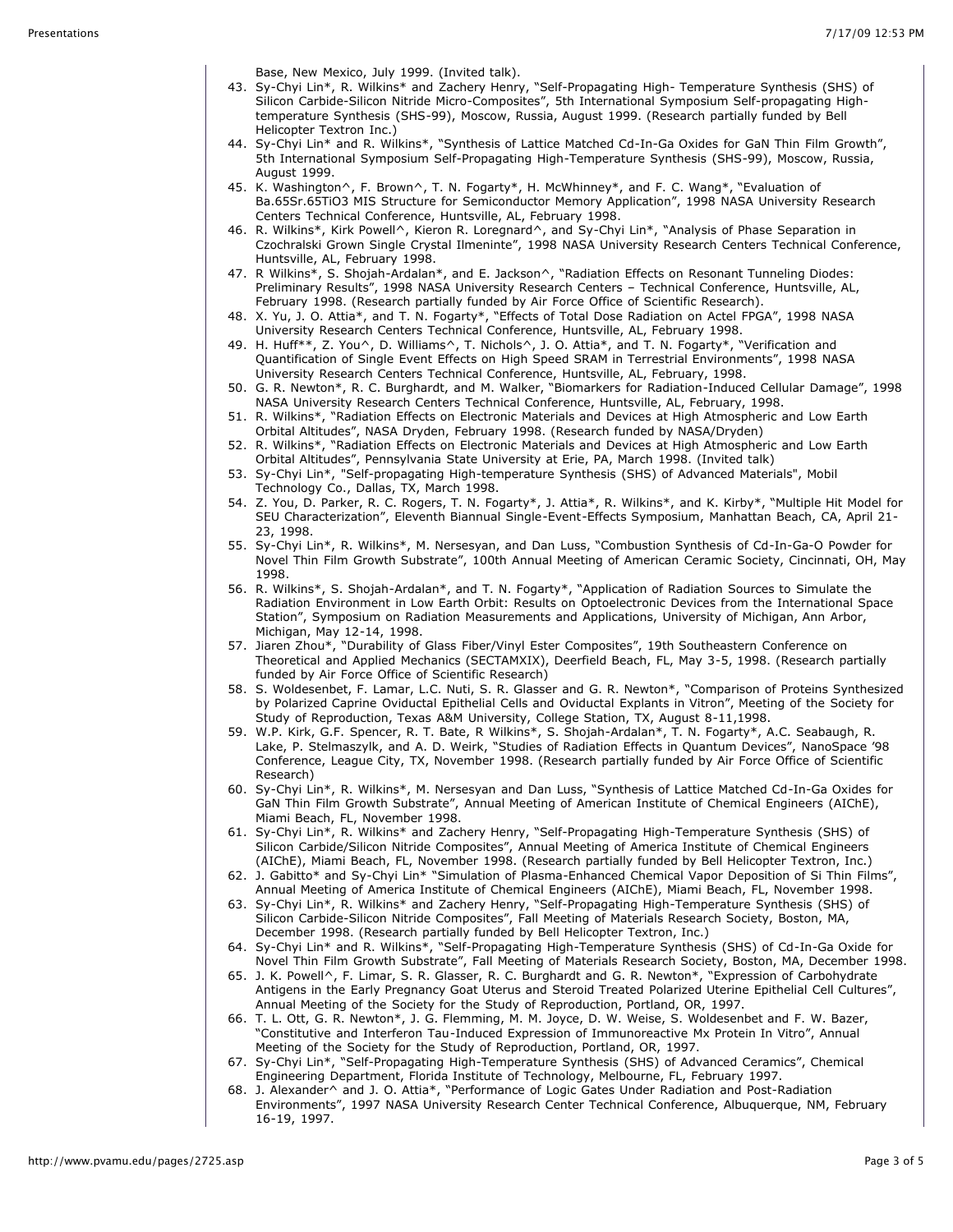- 69. J. O. Attia\*, "Latch up in CMOS-Concerning Radiation Tolerance Requirements in Future Generation Commercial Integrated Circuit Technology and Space Avionics", Tutorial 2 of NASA URC Technical Conference, Albuquerque, NM, February 16, 1997.
- 70. T. Wang, Sy-Chyi Lin\* and J. Gabitto\*, "Mathematical Model of a Self-Propagating High-Temperature Synthesis Process", PVAMU Engineering & Architecture '97 Symposium, PVAMU, Prairie View, TX, February 1997.
- 71. J. Gabitto\* and Sy-Chyi Lin\*, "Simulation of Plasma-Enhanced Chemical Vapor Deposition of Si Thin Film", PVAMU Engineering & Architecture '97 Symposium, PVAMU, Prairie View, TX, February 1997.
- 72. J. Gabitto\* and Sy-Chyi Lin\*, " A Computer Model of a Laser Induced Photo CVD Reactor", PVAMU Engineering & Architecture '97 Symposium, PVAMU, Prairie View, TX, February 1997.
- 73. J. Gabitto\* and Sy-Chyi Lin\*, "Influence of Temperature on Photo Induced CVD Reaction", PVAMU Engineering & Architecture '97 Symposium, PVAMU, Prairie View, TX, February 1997.
- 74. H. Huff\*\*, "Energy Conservation and Monitoring Measures and Methods", PVAMU Engineering & Architecture '97 Symposium, PVAMU, Prairie View, TX, February 1997.
- 75. Tian Shen Tang and John S. Linder, "Single Event Upset Immune CMOS SRAM by Circuit Design", 1997 NASA University Research Center Technical Conference, Albuquerque, NM February 16-19, 1997.
- 76. R. Wilkins\* and Kirk Powell^, "Characterizing Surfaces of the Wide Bandgap Semiconductor Ilmenite with Scanning Probe Microscopies", 1997 NASA University Research Center Technical Conference, Albuquerque, NM, February 16-19, 1997.
- 77. S. Binzaid^, J. O. Attia\*, and T. N. Fogarty\*, "VLSI Design of 4K Switched Capacitor SRAM", 6th NASA Symposium on VLSI Design, Albuquerque, NM, March 5-6, 1997.
- 78. Sy-Chyi Lin\*, "Self-Propagating High-Temperature Synthesis (SHS) of Advanced Ceramics", Bell Helicopter Textron Inc., Fort Worth, TX, April 1997.
- 79. Sy-Chyi Lin\*, J. Gabitto\* and Dan Luss, "Self-Propagating High-Temperature Synthesis (SHS) of Cd-In-Ga-O Powder of Novel Substrate for Gallium Nitride Based Thin Film Growth", 99th Annual Meeting of American Ceramic Society, Cincinnati, OH, May 1997.
- 80. Sy-Chyi Lin\*, "Self-Propagating High-Temperature Synthesis (SHS) of Advanced Ceramics", Merck Research Laboratories, West Point, PA, October 1997.
- 81. Sy-Chyi Lin\*, R. Wilkins\*, J. Gabitto\*, and Dan Luss, "Synthesis of Cd-In-Ga-O Powder by SHS for Novel Substrate Applications", Annual Meeting of American Institute of Chemical Engineers (AIChE), Los Angeles, November 1997.
- 82. Sy-Chyi Lin\* and J. Gabitto\*, "Mathematical Modeling of SHS Processes", Annual Meeting of American Institute of Chemical Engineering (AIChE), Los Angeles, November 1997.
- 83. Sy-Chyi Lin\* and J Gabitto\*, "Modeling of a Photo-CVD Reactor", Annual Meeting of American Institute of Chemical Engineers (AIChE), Los Angeles, November 1997.
- 84. Jianren Zhou\*, "Effects of Mo Ion Implantation on Rolling Contact Fatigue Behavior of Carbon Steel", Energy Week Conference & Exhibition 1996, Houston, TX, January 29-February 2, 1996.
- 85. Jianren Zhou\* "Effects of Ion Implantation on Friction Metals", PVAMU E&A '96 Symposium, PVAMU, Prairie View, TX, February 1996.
- 86. Jianren Zhou\*, "Study on the Microstructure and Fretting Wear Resistance of Laser-Treated Stainless Steel", PVAMU E&A '96 Symposium, PVAMU, Prairie View, TX, February 1996.
- 87. R. Wilkins\*, "New Characterization Facilities for Material Science at Prairie View A&M University", PVAMU E&A '96 Symposium, PVAMU, Prairie View, TX, February 1996.
- 88. Michael Wilson<sup>^</sup> and R. Wilkins\*, "Crystal Growth and Vibration Isolation for Space Experiments", PVAMU E&A '96 Symposium, PVAMU, Prairie View, TX, February 1996. (Research partially funded by TRW Inc.)
- 89. J. Gabitto\* and Sy-Chyi Lin\*, "Simulation of a Photo-CVD Reactor Using a Finite Difference Method", Annual Public Review, Science and Technology Center, Synthesis Growth and Analysis of Electronic Materials, Pickle Research Center, University of Texas at Austin, Austin, TX, February 1996.
- 90. T. N. Fogarty\* and Kenneth Washington^, "Process and Radiation Induced Defects in Electronic Materials and Devices", PVAMU Engineering & Architecture '96 Symposium, PVAMU, Prairie View, TX, February 1996.
- 91. Sy-Chyi Lin\*, "Vertical Self-Propagating High-Temperature Synthesis of YBa2Cu3O6+x Superconductor", PVAMU Engineering & Architecture '96 Symposium, PVAMU, Prairie View, TX, February 1996.
- 92. J. Gabitto\* and Sy-Chyi Lin\*, "Simulation of a Plasma-Enhanced Chemical Vapor Deposition Process Using a Finite Difference Method", PVAMU Engineering & Architecture '96 Symposium, PVAMU, Prairie View, TX, February 1996.
- 93. T. Wang, Sy-Chyi Lin\* and J. Gabitto\*, "The Influence of Ambient Temperature, on Propagating Velocity in a Self-Propagating High-Temperature Synthesis", PVAMU Engineering & Architecture '96 Symposium, PVAMU, Prairie View, TX, February 1996.
- 94. Charles Lawson and J. O. Attia\*, "SPICE Model for Total Ionizing Dose Radiation Effects on Power MOSFETS", PVAMU Engineering & Architecture '96 Symposium, PVAMU, Prairie View, TX, February 1996.
- 95. J. K. Powell^, F. Limar, S. R. Glasser, R. D. Burghardt and G. R. Newton\*, "Expression of Carbohydrate Antigens in the Early Pregnant Goat Uterus and Steroid Treated Polarized Uterine Epithelial Cell Cultures", PVAMU and Center for Animal Biotechnology, Texas A&M University, College Station, TX, 1996.
- 96. Charles A. Lawson and J. O. Attia\*, "Radiation Effects on DC-DC Converters Using Novel SPICE Model for Power MOSFETS", NASA University Research Centers First Nations Student's Conference, Greensboro, NC, March 31-April 2, 1996.
- 97. John A. Alexander^ and J. O. Attia\*, "Effect of Total Ionizing Dose (TID) on the Propagation Delay on Logic Gates – Co60 Results", RADSCON '96, Prairie View A&M University, Prairie View, TX, April 22 & 23, 1996.
- 98. Shuza Binzaid^ and J. O. Attia\*, "Design of a Switched Capacity Read Access Memory IC Chip using MAGIC and MOSIS", RADSCON '96, Prairie View A&M University, Prairie View, TX, April 22 & 23, 1996.
- 99. Jiang Li\*, "Modeling of the Box-to-Box EMC/EMI at System Level", RADSCON '96, Prairie View A&M University, Prairie View, TX, April 22 & 23, 1996.
- 100. J.F. Pizano, T. H. Ma, J. O. Attia\*, R. D. Schrimpf, and K. F. Galloway, "Modeling Low-Dose Rate Total Dose Effects in Power MOSFETS for Circuit Analysis", RADSCON '96, Prairie View A&M University, Prairie View, TX,